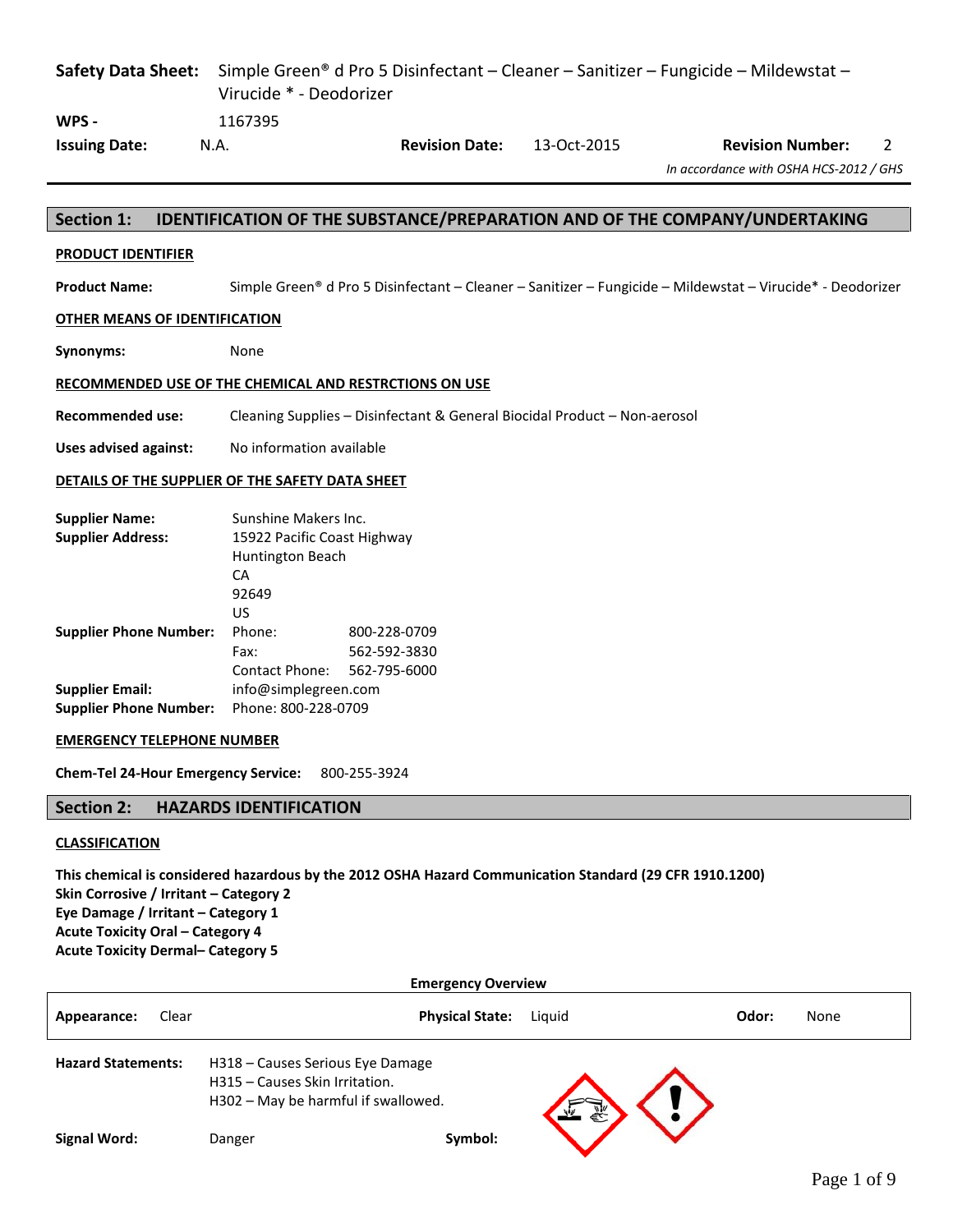| <b>Safety Data Sheet:</b>                     | Simple Green <sup>®</sup> d Pro 5 Disinfectant – Cleaner – Sanitizer – Fungicide – Mildewstat –<br>Virucide * - Deodorizer |                                                                                                                                                                                                                                                                                                                                                                                                                                                                                                                                                                                   |             |                                        |   |  |  |
|-----------------------------------------------|----------------------------------------------------------------------------------------------------------------------------|-----------------------------------------------------------------------------------------------------------------------------------------------------------------------------------------------------------------------------------------------------------------------------------------------------------------------------------------------------------------------------------------------------------------------------------------------------------------------------------------------------------------------------------------------------------------------------------|-------------|----------------------------------------|---|--|--|
| WPS -                                         | 1167395                                                                                                                    |                                                                                                                                                                                                                                                                                                                                                                                                                                                                                                                                                                                   |             |                                        |   |  |  |
| <b>Issuing Date:</b>                          | N.A.                                                                                                                       | <b>Revision Date:</b>                                                                                                                                                                                                                                                                                                                                                                                                                                                                                                                                                             | 13-Oct-2015 | <b>Revision Number:</b>                | 2 |  |  |
|                                               |                                                                                                                            |                                                                                                                                                                                                                                                                                                                                                                                                                                                                                                                                                                                   |             | In accordance with OSHA HCS-2012 / GHS |   |  |  |
|                                               |                                                                                                                            |                                                                                                                                                                                                                                                                                                                                                                                                                                                                                                                                                                                   |             |                                        |   |  |  |
| <b>Precautionary Statements - Prevention:</b> |                                                                                                                            | P264 – Wash hands thoroughly after handling.<br>P270 - Do not eat, drink or smoke when using this product.                                                                                                                                                                                                                                                                                                                                                                                                                                                                        |             |                                        |   |  |  |
|                                               |                                                                                                                            | P280 - Wear protective gloves and eye protection.                                                                                                                                                                                                                                                                                                                                                                                                                                                                                                                                 |             |                                        |   |  |  |
| <b>Precautionary Statements - Response:</b>   |                                                                                                                            | P301 + P312 - IF SWALLOWED: Call a Poison Center or Doctor if you feel unwell.<br>P330 - Rinse Mouth.<br>P302 + P352 - IF ON SKIN: Wash with plenty of water.<br>P332 + P313 - If skin irritation occurs: Get medical advice/attention.<br>P312 - Call a poison center if you feel unwell.<br>P362 + P364 - Take off contaminated clothing and wash it before use.<br>P310 - Immediately call a Poison Center/Doctor.<br>P305 + P351 + P338 - IF IN EYES: Rinse cautiously with water for several minutes.<br>Remove contact lenses, if present and easy to do. Continue rinsing. |             |                                        |   |  |  |
|                                               | <b>Precautionary Statements - Storage:</b><br>None.                                                                        |                                                                                                                                                                                                                                                                                                                                                                                                                                                                                                                                                                                   |             |                                        |   |  |  |
| <b>Precautionary Statements - Disposal:</b>   |                                                                                                                            | P501 - Dispose of contents/container in accordance with local, regional and national<br>regulations.                                                                                                                                                                                                                                                                                                                                                                                                                                                                              |             |                                        |   |  |  |

**HAZARDS NOT OTHERWISE CLASSIFIED (HNOC)** Not applicable

**UNKNOWN TOXICITY** The mixture does not consist of ingredient(s) of unknown toxicity.

# **OTHER INFORMATION**

Not applicable

# **INTERACTIONS WITH OTHER CHEMICALS**

Do not mix with acids, oxidizers or chlorine containing products.

# **Section 3: COMPOSITION/INFORMATION ON INGREDIENTS**

| <b>Chemical Name</b>                 | <b>CAS Number</b> | <b>Weight Percent</b> | <b>Trade Secret</b> |
|--------------------------------------|-------------------|-----------------------|---------------------|
| Quaternary ammonium compound mixture | 107028-70-6       | $1 - 7$               |                     |
| Alcohols, C12-15, ethoxylated        | 68131-39-5        | $1 - 5$               |                     |
| Tetrasodium EDTA                     | 64-02-8           | $1 - 5$               |                     |
| Sodium metasilicate                  | 6834-92-0         | $0.1 - 1$             |                     |

\* The exact percentage (concentration) of composition has been withheld as a trade secret

# **Section 4: FIRST-AID MEASURES**

### **FIRST AID MEASURES**

**Eye Contact:** IF IN EYES: Rinse cautiously with water for several minutes. Remove contact lenses, if present and easy to do. Continue rinsing. Immediately call a Poison Center/Doctor.

- **Skin Contact:** IF ON SKIN: Wash with plenty of water. If skin irritation occurs: Get medical advice/attention.
- **Inhalation:** IF INHALED: Remove person to fresh air and keep comfortable for breathing. Remove from area to fresh air. Get immediate medical attention. If not breathing, clear airway and start artificial respiration. If victim is having trouble breathing, give supplemental oxygen if available. Immediately call a Poison Center/Doctor.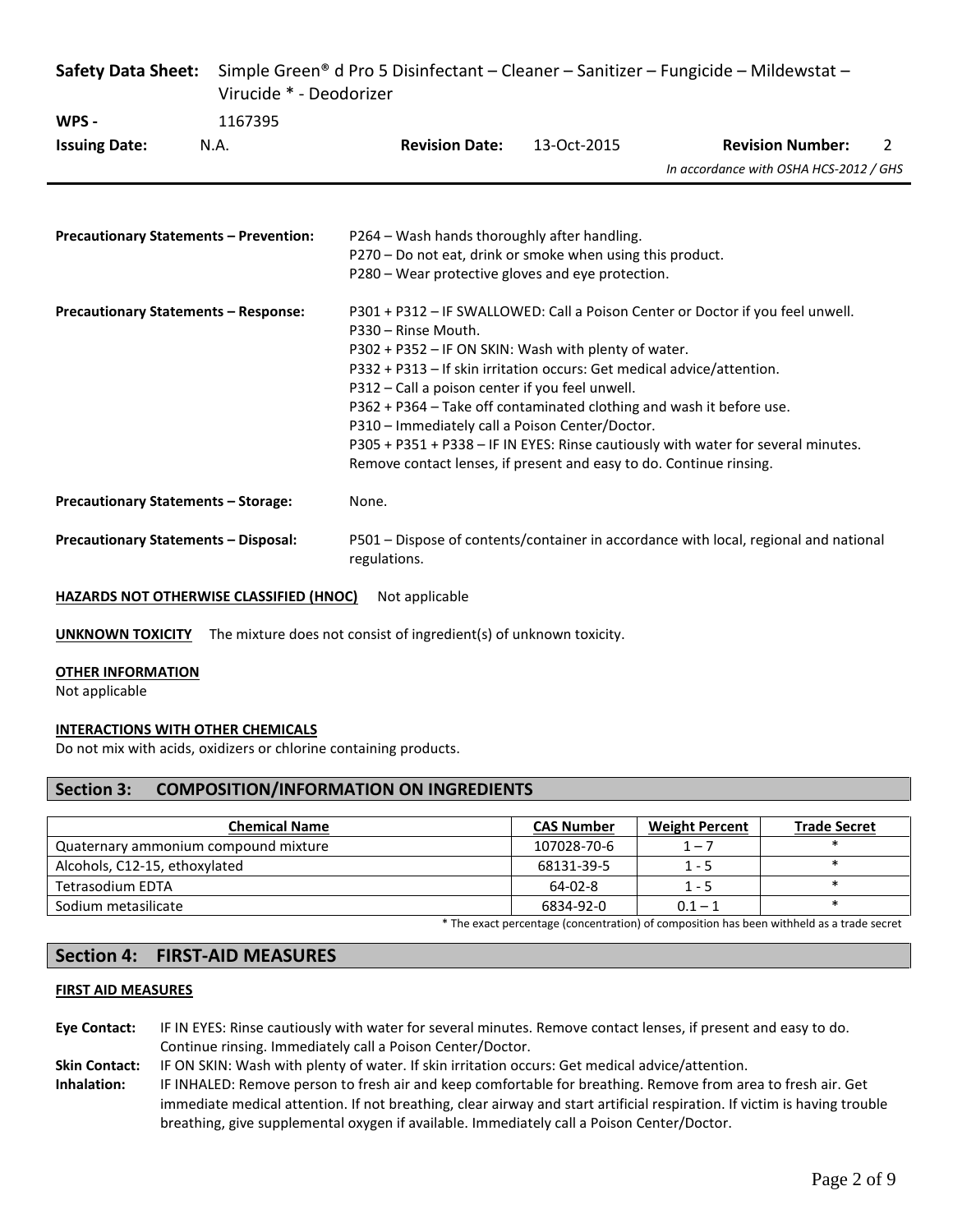|                      | Virucide * - Deodorizer |                       |             | <b>Safety Data Sheet:</b> Simple Green <sup>®</sup> d Pro 5 Disinfectant – Cleaner – Sanitizer – Fungicide – Mildewstat – |  |
|----------------------|-------------------------|-----------------------|-------------|---------------------------------------------------------------------------------------------------------------------------|--|
| WPS -                | 1167395                 |                       |             |                                                                                                                           |  |
| <b>Issuing Date:</b> | N.A.                    | <b>Revision Date:</b> | 13-Oct-2015 | <b>Revision Number:</b>                                                                                                   |  |
|                      |                         |                       |             | In accordance with OSHA HCS-2012 / GHS                                                                                    |  |

**Ingestion:** IF SWALLOWED: Rinse mouth. Do NOT induce vomiting. Immediately call a Poison Center/Doctor. If swallowed, immediately give 3-4 glasses of milk (in unavailable, give water.) Do not induce vomiting. If vomiting does occur, give fluids again. Get immediate medical attention. Have physician determine if patient's condition allows for induction of vomiting or evacuation of the stomach. Do not give anything by mouth to an unconscious or convulsing person. Note to Physician: Possible mucosal damage may contraindicate the use of gastric lavage. Measures against circulatory shock, as well as oxygen and measures to support breathing manually or mechanically may be needed.

#### **MOST IMPORTANT SYMPTOMS AND EFFECTS, BOTH ACUTE AND DELAYED**

**Most Important Symptoms and Effects:** No information available

#### **INDICATION OF ANY IMMEDIATE MEDICAL ATTENTION AND SPECIAL TREATMENT NEEDED**

**Notes to physician:** Treat symptomatically.

# **Section 5: FIRE-FIGHTING MEASURES**

| <b>Suitable Extinguishing Media:</b>                                                                         | Use extinguishing measures that are appropriate to local circumstances and the<br>surrounding environment. |  |  |
|--------------------------------------------------------------------------------------------------------------|------------------------------------------------------------------------------------------------------------|--|--|
| <b>Unsuitable Extinguishing Media:</b>                                                                       | CAUTION: Use of water spray when fighting fire may be inefficient.                                         |  |  |
| Specific Hazards arising from the Chemical:                                                                  | No information available.                                                                                  |  |  |
| <b>Hazardous Combustion Products:</b>                                                                        | Carbon oxides.                                                                                             |  |  |
| <b>EXPLOSION DATA</b><br><b>Sensitivity to Mechanical Impact:</b><br><b>Sensitivity to Static Discharge:</b> | No.<br>No.                                                                                                 |  |  |
| Protective equipment and precautions for firefighters:                                                       | As in any fire, wear self-contained breathing apparatus pressure-demand,                                   |  |  |

MSHA/NIOSH (approved or equivalent) and full protective gear.

### **Section 6: ACCIDENTAL RELEASE MEASURES**

#### **PERSONAL PRECAUTIONS, PROTECTIVE EQUIPMENT AND EMERGENCY PROCEDURES**

**Personal Precautions:** Avoid contact with eyes and skin.

#### **ENVIRONMENTAL PRECAUTIONS**

**Environmental Precautions:** Do not allow into open waterways and ground water systems. Refer to protective measures listed in Sections 7 and 8.

#### **METHODS AND MATERIAL FOR CONTAINMENT AND CLEANING UP**

**Method for Containment:** Prevent further leakage or spillage if safe to do so.

**Methods for Cleaning Up:** Soak up with inert absorbent material. Pick up and transfer to properly labeled containers.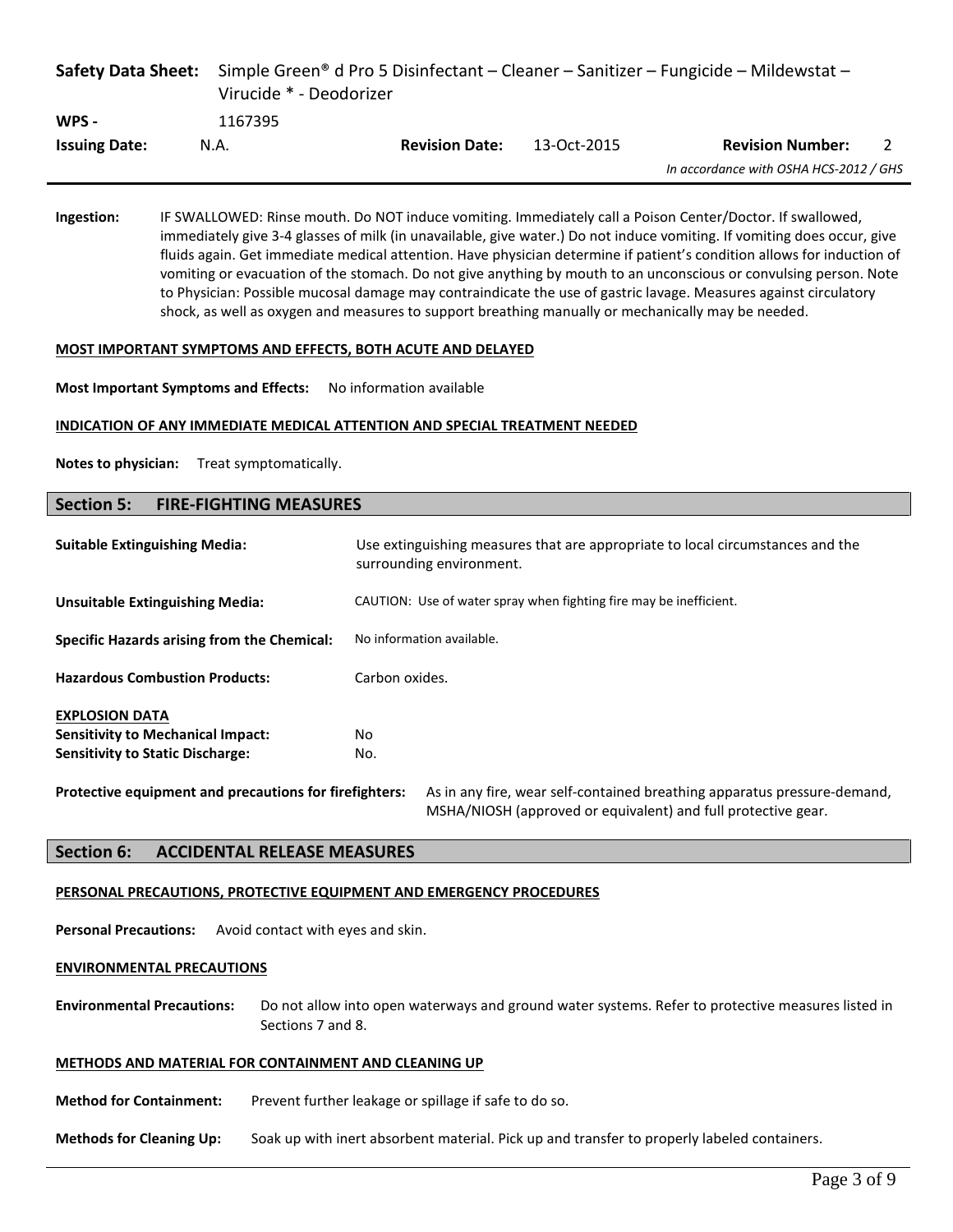# **Safety Data Sheet:** Simple Green® d Pro 5 Disinfectant – Cleaner – Sanitizer – Fungicide – Mildewstat – Virucide \* - Deodorizer **WPS -** 1167395 **Issuing Date:** N.A. **Revision Date:** 13-Oct-2015 **Revision Number:** 2

*In accordance with OSHA HCS-2012 / GHS*

### **Section 7: HANDLING AND STORAGE**

#### **PRECAUTIONS FOR SAFE HANDLING**

**Handling:** Handle in accordance with good industrial hygiene and safety practice. Avoid contact with eyes and skin.

#### **PRECAUTIONS FOR SAFE HANDLING**

**Storage:** Keep container tightly closed. Open dumping is prohibited. Store in original container in areas inaccessible to children.

**Incompatible Products:** None known based on information supplied.

### **Section 8: EXPOSURE CONTROLS / PERSONAL PROTECTION**

#### **CONTROL PARAMETERS**

**Exposure Guidelines:** This product, as supplied, does not contain any hazardous materials with occupational exposure limits established by the region specific regulatory bodies.

Ethanol 64-17-5 California, Connecticut, Idaho, Michigan, Minnesota, OSHA, New York, Oregon, Tennessee, Vermont, Washington

# 1000 ppm; 1900 mg/m3 PEL/TWA 1250 ppm STEL; 1000 ppm TWA

#### **APPROPRIATE ENGINEERING CONTROLS**

**Engineering Measures:** Showers, Eyewash stations, Ventilation systems. In processes where mists or vapors may be generated, proper ventilation must be provided in accordance with good ventilation practices.

#### **INDIVIDUAL PROTECTION MEASURES, SUCH AS PERSONAL PROTECTIVE EQUIPMENT**

- **Eye/Face Protection:** Goggles or eye protection required.
- **Skin and Body Protection:** Rubber or neoprene gloves required.
- **Respiratory Protection:** No protective equipment is needed under normal use conditions. If exposure limits are exceeded or irritation is experienced, ventilation and evacuation may be required. When necessary, NIOSH/MSHA jointly approved respirator is advised in the absence of proper environmental controls.
- **Hygiene Measures:** Handle in accordance with good industrial hygiene and safety practice.

### **Section 9: PHYSICAL AND CHEMICAL PROPERTIES**

#### **PHYSICAL AND CHEMICAL PROPERTIES**

| <b>Physical State:</b><br>Appearance:<br>Color: | Liguid<br>Clear<br>Colorless | Odor:<br><b>Odor Threshold:</b> | None<br>Not established |
|-------------------------------------------------|------------------------------|---------------------------------|-------------------------|
| <b>PROPERTY</b>                                 | <b>VALUES</b>                |                                 | <b>REMARKS/METHOD</b>   |

**pH:** 11.0 – 12.5 None Known **Melting / freezing point:** 0°C

None Known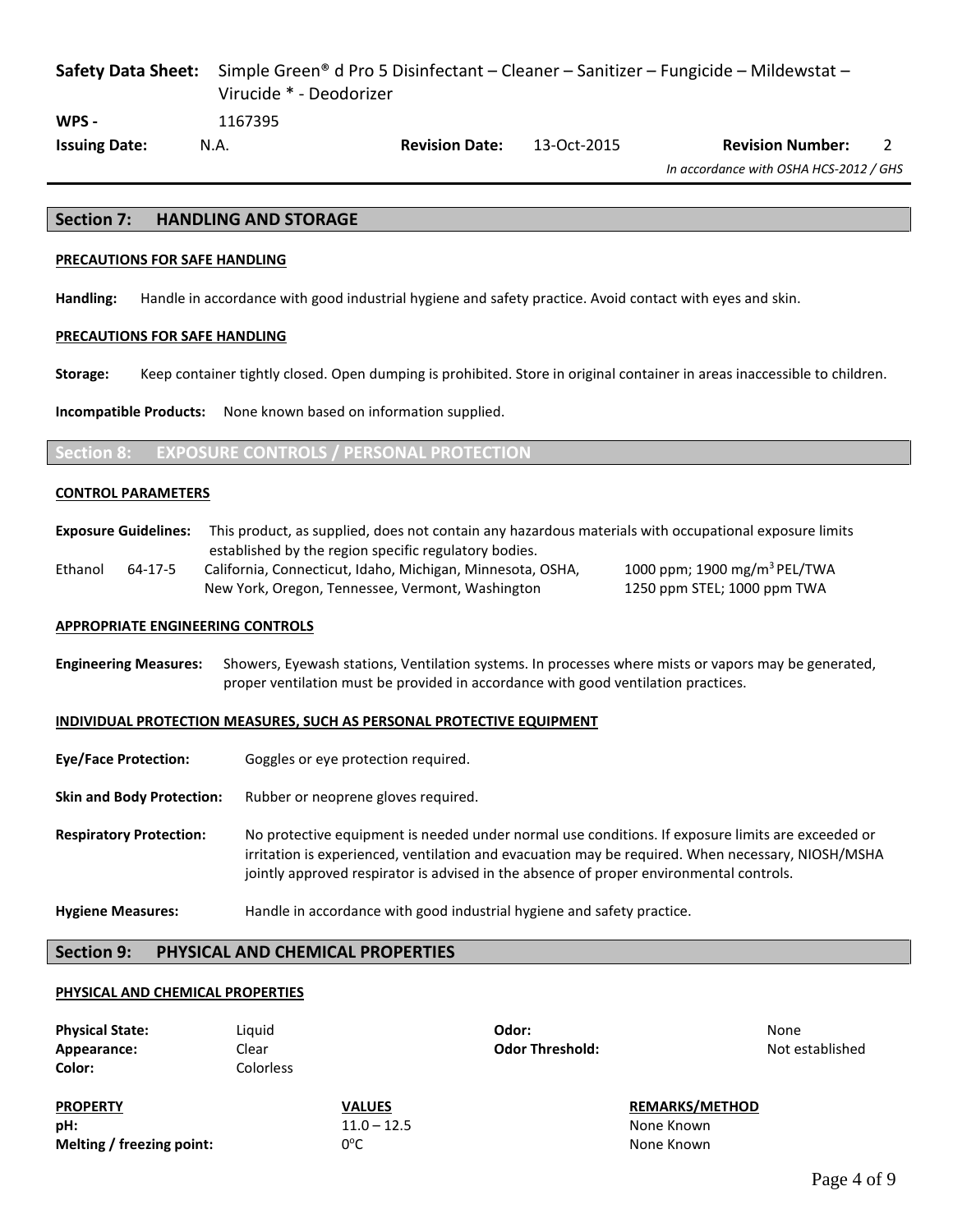| <b>Safety Data Sheet:</b>                  |                                 | Simple Green® d Pro 5 Disinfectant – Cleaner – Sanitizer – Fungicide – Mildewstat – |             |            |                                        |   |  |
|--------------------------------------------|---------------------------------|-------------------------------------------------------------------------------------|-------------|------------|----------------------------------------|---|--|
|                                            |                                 | Virucide * - Deodorizer                                                             |             |            |                                        |   |  |
| WPS -                                      | 1167395                         |                                                                                     |             |            |                                        |   |  |
| <b>Issuing Date:</b>                       | N.A.                            | <b>Revision Date:</b>                                                               | 13-Oct-2015 |            | <b>Revision Number:</b>                | 2 |  |
|                                            |                                 |                                                                                     |             |            | In accordance with OSHA HCS-2012 / GHS |   |  |
|                                            |                                 |                                                                                     |             |            |                                        |   |  |
| Boiling point / boiling range:             |                                 | 101°C / 213°F                                                                       |             | None Known |                                        |   |  |
| <b>Flash Point:</b>                        |                                 | No data available                                                                   |             | None Known |                                        |   |  |
| <b>Evaporation Rate:</b>                   |                                 | No data available                                                                   |             | None Known |                                        |   |  |
| Flammability (solid, gas):                 |                                 | > 213°F; 5001 °C; non-flammable; no flash<br>point                                  |             | None Known |                                        |   |  |
| <b>Upper Flammability Limit in Air:</b>    |                                 | No data available                                                                   |             | None Known |                                        |   |  |
| Lower Flammability Limit in Air:           |                                 | No data available                                                                   |             | None Known |                                        |   |  |
| <b>Vapor Pressure:</b>                     |                                 | No data available                                                                   |             | None known |                                        |   |  |
| <b>Vapor Density:</b>                      |                                 | No data available                                                                   |             | None known |                                        |   |  |
| <b>Specific Gravity:</b>                   |                                 | $1.00 - 1.02$                                                                       |             | None known |                                        |   |  |
| <b>Water Solubility:</b>                   |                                 | Soluble in water                                                                    |             | None known |                                        |   |  |
| Solubility in other solvents:              |                                 | No data available                                                                   |             | None known |                                        |   |  |
| Partition coefficient: n-octanol/water:    |                                 | No data available                                                                   | None known  |            |                                        |   |  |
| <b>Autoignition temperature:</b>           |                                 | No data available                                                                   | None known  |            |                                        |   |  |
| <b>Decomposition temperature:</b>          |                                 | No data available                                                                   | None known  |            |                                        |   |  |
| Kinematic viscosity:                       |                                 | No data available                                                                   |             | None known |                                        |   |  |
| <b>Dynamic viscosity:</b>                  |                                 | No data available                                                                   |             | None known |                                        |   |  |
| <b>Explosive properties:</b>               |                                 | No data available                                                                   |             | None known |                                        |   |  |
| <b>Oxidizing properties:</b>               |                                 | No data available                                                                   |             | None known |                                        |   |  |
| <b>OTHER INFORMATION</b>                   |                                 |                                                                                     |             |            |                                        |   |  |
| <b>Softening Point:</b>                    |                                 | No data available                                                                   |             |            |                                        |   |  |
| VOC Content (%):                           |                                 | 0.68%                                                                               |             |            |                                        |   |  |
| <b>Particle Size:</b>                      |                                 | No data available                                                                   |             |            |                                        |   |  |
| <b>Particle Size Distribution:</b>         |                                 | No data available                                                                   |             |            |                                        |   |  |
| <b>Section 10:</b>                         | <b>STABILITY AND REACTIVITY</b> |                                                                                     |             |            |                                        |   |  |
|                                            |                                 |                                                                                     |             |            |                                        |   |  |
| <b>Reactivity:</b>                         |                                 | No data available.                                                                  |             |            |                                        |   |  |
| <b>Chemical Stability:</b>                 |                                 | Stable under recommended storage conditions.                                        |             |            |                                        |   |  |
| <b>Possibility of Hazardous Reactions:</b> |                                 | None under normal processing.                                                       |             |            |                                        |   |  |
| <b>Hazardous Polymerization:</b>           |                                 | Hazardous polymerization does not occur.                                            |             |            |                                        |   |  |
| <b>Conditions to avoid:</b>                |                                 | None known based on information supplied.                                           |             |            |                                        |   |  |

**Incompatible materials:** Acids, oxidizers, and chlorinated products.

**Hazardous Decomposition Products:** Carbon oxides.

# **Section 11: TOXICOLOGICAL INFORMATION**

# **INFORMATION ON LIKELY ROUTES OF EXPOSURE**

Product Information: Product presents slight acute toxicity hazard based on known or supplied information.

**Inhalation:** Specific test data for the substance or mixture is not available.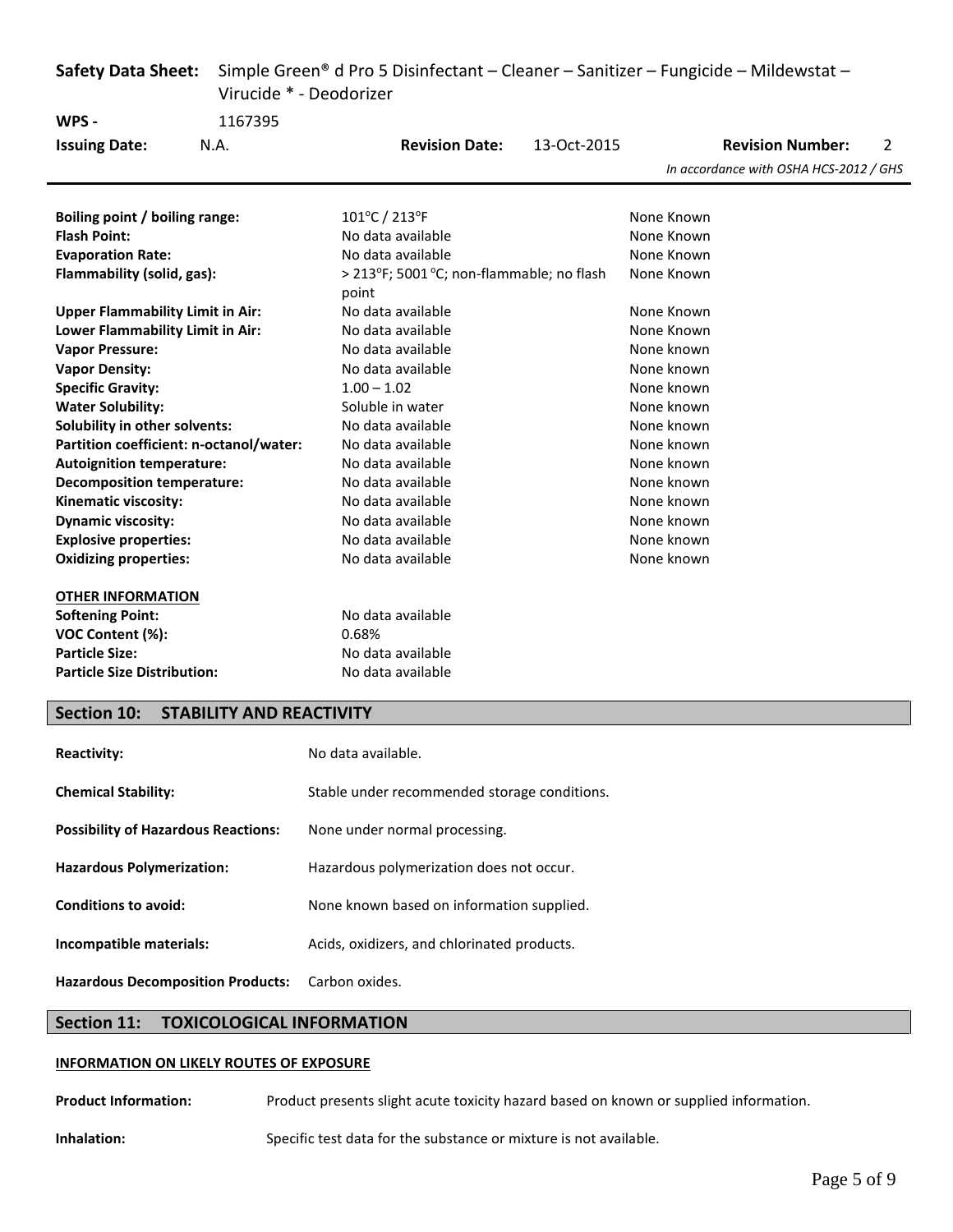|                                                                                                                        |                                                                           | Virucide * - Deodorizer                                           |                                                             |             | Safety Data Sheet: Simple Green® d Pro 5 Disinfectant - Cleaner - Sanitizer - Fungicide - Mildewstat - |  |  |
|------------------------------------------------------------------------------------------------------------------------|---------------------------------------------------------------------------|-------------------------------------------------------------------|-------------------------------------------------------------|-------------|--------------------------------------------------------------------------------------------------------|--|--|
| WPS -                                                                                                                  | 1167395                                                                   |                                                                   |                                                             |             |                                                                                                        |  |  |
| <b>Issuing Date:</b>                                                                                                   | N.A.                                                                      |                                                                   | <b>Revision Date:</b>                                       | 13-Oct-2015 | <b>Revision Number:</b><br>2<br>In accordance with OSHA HCS-2012 / GHS                                 |  |  |
|                                                                                                                        |                                                                           |                                                                   |                                                             |             |                                                                                                        |  |  |
| <b>Eye Contact:</b>                                                                                                    |                                                                           |                                                                   | Classifies as an eye corrosive per GHS formula calculation. |             |                                                                                                        |  |  |
| <b>Skin Contact:</b>                                                                                                   | Classifies as an irritant per negative Corrositex Dermal Testing results. |                                                                   |                                                             |             |                                                                                                        |  |  |
| Ingestion:                                                                                                             |                                                                           | Specific test data for the substance or mixture is not available. |                                                             |             |                                                                                                        |  |  |
| <b>Component Information:</b>                                                                                          |                                                                           | None supplied.                                                    |                                                             |             |                                                                                                        |  |  |
| <b>INFORMATION ON TOXICOLOGICAL EFFECTS</b>                                                                            |                                                                           |                                                                   |                                                             |             |                                                                                                        |  |  |
| Symptoms:                                                                                                              | No information available.                                                 |                                                                   |                                                             |             |                                                                                                        |  |  |
| DELAYED AND IMMEDIATE EFFECTS AS WELL AS CHRONIC EFFECTS FROM SHORT AND LONG-TERM EXPOSURE                             |                                                                           |                                                                   |                                                             |             |                                                                                                        |  |  |
| Sensitization:                                                                                                         |                                                                           | No information available.                                         |                                                             |             |                                                                                                        |  |  |
| <b>Mutagenic Effects:</b>                                                                                              |                                                                           | No information available.                                         |                                                             |             |                                                                                                        |  |  |
| Carcinogenicity:                                                                                                       |                                                                           |                                                                   | Contains no ingredient listed as a carcinogen.              |             |                                                                                                        |  |  |
| <b>Reproductive Toxicity:</b>                                                                                          |                                                                           | No information available.                                         |                                                             |             |                                                                                                        |  |  |
| <b>STOT-</b> single exposure:                                                                                          |                                                                           | No information available.                                         |                                                             |             |                                                                                                        |  |  |
| <b>STOT-</b> repeated exposure:                                                                                        |                                                                           | No information available.                                         |                                                             |             |                                                                                                        |  |  |
| <b>Chronic Toxicity:</b>                                                                                               |                                                                           | None Known.                                                       |                                                             |             |                                                                                                        |  |  |
| <b>Target Organ Effects:</b>                                                                                           |                                                                           | No information available.                                         |                                                             |             |                                                                                                        |  |  |
| <b>NUMERICAL MEASURES OF TOXICITY</b><br>The following values are calculated based on chapter 3.1 of the GHS document. |                                                                           |                                                                   |                                                             |             |                                                                                                        |  |  |

**ATEmix (oral):** 300 - 2000 mg/kg

# **Section 12: ECOLOGICAL INFORMATION**

**Ecotoxicity:** No information available.

Persistence and Degradability: No information available.

**Bioaccumulation:** No information available.

**Other Adverse Effects:** No information available.

# **Section 13: DISPOSAL CONSIDERATIONS**

### **WASTE TREAMTENT METHODS**

# **Disposal Methods:**

**PESTICIDE DISPOSAL:** Pesticide wastes are acutely hazardous. Improper disposal of excess pesticide, spray mixture or rinsate is a violation of Federal Law. If these wastes cannot be disposed of by use according to label instructions, contact your State Pesticide or Environmental Control Agency, or the Hazardous Waste representative at the nearest EPA Regional Office for guidance.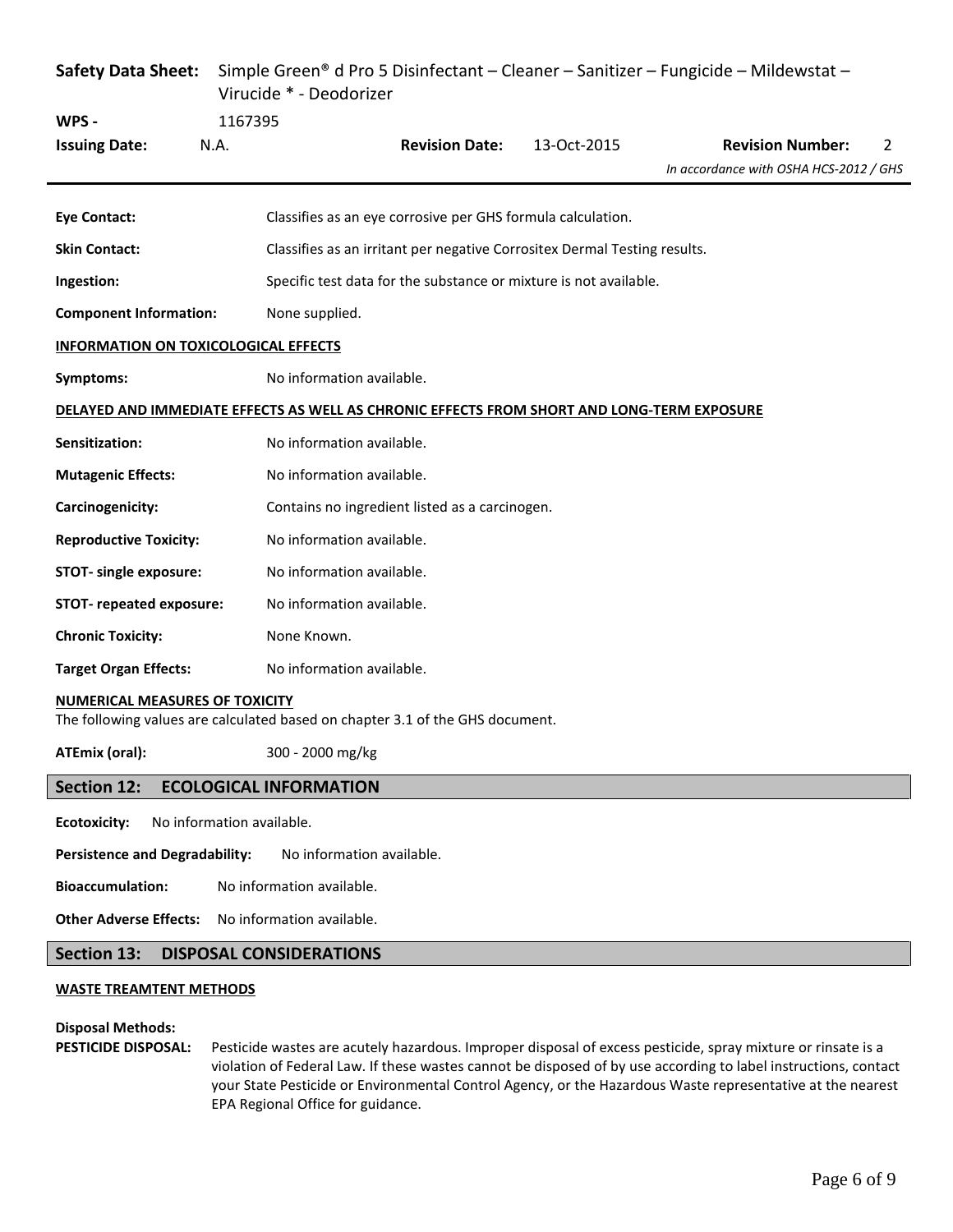| <b>Safety Data Sheet:</b>                                                                                                                                                                                                                                    |                              |                                                                       |                       |                                                                      | Simple Green® d Pro 5 Disinfectant – Cleaner – Sanitizer – Fungicide – Mildewstat –                                                                                                                                                                                                                                                                                                                                                                                                                                                                                                                                                                                                        |
|--------------------------------------------------------------------------------------------------------------------------------------------------------------------------------------------------------------------------------------------------------------|------------------------------|-----------------------------------------------------------------------|-----------------------|----------------------------------------------------------------------|--------------------------------------------------------------------------------------------------------------------------------------------------------------------------------------------------------------------------------------------------------------------------------------------------------------------------------------------------------------------------------------------------------------------------------------------------------------------------------------------------------------------------------------------------------------------------------------------------------------------------------------------------------------------------------------------|
|                                                                                                                                                                                                                                                              | Virucide * - Deodorizer      |                                                                       |                       |                                                                      |                                                                                                                                                                                                                                                                                                                                                                                                                                                                                                                                                                                                                                                                                            |
| WPS -                                                                                                                                                                                                                                                        | 1167395                      |                                                                       |                       |                                                                      |                                                                                                                                                                                                                                                                                                                                                                                                                                                                                                                                                                                                                                                                                            |
| <b>Issuing Date:</b>                                                                                                                                                                                                                                         | N.A.                         |                                                                       | <b>Revision Date:</b> | 13-Oct-2015                                                          | <b>Revision Number:</b><br>$\overline{2}$<br>In accordance with OSHA HCS-2012 / GHS                                                                                                                                                                                                                                                                                                                                                                                                                                                                                                                                                                                                        |
|                                                                                                                                                                                                                                                              |                              |                                                                       |                       |                                                                      |                                                                                                                                                                                                                                                                                                                                                                                                                                                                                                                                                                                                                                                                                            |
| <b>CONTAINER DISPOSAL:</b>                                                                                                                                                                                                                                   |                              |                                                                       |                       |                                                                      | Nonrefillable containers. Do not reuse or refill this container. Clean containers promptly after emptying.<br>Triple rinse as follows: Fill containers ¼ full with water and reclose the container. Agitate vigorously, and<br>dispose of rinsate consistent with pesticide disposal instructions. Repeat two more times. Then offer for<br>recycling if available or puncture and dispose in sanitary landfill or by other procedures approved by state<br>and local authorities. Follow pesticide disposal instructions for rinsate. If not triple rinsed, these containers<br>are acute hazardous wastes and must be disposed in accordance with local, state, and federal regulations. |
| <b>Contaminated packaging:</b>                                                                                                                                                                                                                               |                              |                                                                       |                       | Dispose of contents/containers in accordance with local regulations. |                                                                                                                                                                                                                                                                                                                                                                                                                                                                                                                                                                                                                                                                                            |
| <b>California Hazardous Waste Codes:</b><br><b>Connecticut Hazardous Waste Codes:</b><br><b>Michigan Hazardous Waste Codes:</b><br><b>Oregon Hazardous Waste Codes:</b><br><b>Vermont Hazardous Waste Codes:</b><br><b>Washington Hazardous Waste Codes:</b> |                              | 561<br>CR <sub>04</sub><br>034L<br>X001<br><b>VT06</b><br>WP01 & WT02 |                       |                                                                      |                                                                                                                                                                                                                                                                                                                                                                                                                                                                                                                                                                                                                                                                                            |
| <b>Section 14:</b>                                                                                                                                                                                                                                           | <b>TRANSPORT INFORMATION</b> |                                                                       |                       |                                                                      |                                                                                                                                                                                                                                                                                                                                                                                                                                                                                                                                                                                                                                                                                            |
| <b>DOT</b>                                                                                                                                                                                                                                                   |                              |                                                                       |                       |                                                                      |                                                                                                                                                                                                                                                                                                                                                                                                                                                                                                                                                                                                                                                                                            |
| <b>Proper Shipping Name:</b><br><b>Hazard Class:</b>                                                                                                                                                                                                         | Not Regulated.<br>$N/A$ .    |                                                                       |                       |                                                                      |                                                                                                                                                                                                                                                                                                                                                                                                                                                                                                                                                                                                                                                                                            |
| <b>TDG</b>                                                                                                                                                                                                                                                   |                              |                                                                       |                       |                                                                      |                                                                                                                                                                                                                                                                                                                                                                                                                                                                                                                                                                                                                                                                                            |
| <b>Proper Shipping Name:</b><br><b>Hazard Class:</b>                                                                                                                                                                                                         | Not Regulated.<br>$N/A$ .    |                                                                       |                       |                                                                      |                                                                                                                                                                                                                                                                                                                                                                                                                                                                                                                                                                                                                                                                                            |
| <b>MEX</b>                                                                                                                                                                                                                                                   |                              |                                                                       |                       |                                                                      |                                                                                                                                                                                                                                                                                                                                                                                                                                                                                                                                                                                                                                                                                            |
| <b>Proper Shipping Name:</b><br><b>Hazard Class:</b>                                                                                                                                                                                                         | Not Regulated.<br>$N/A$ .    |                                                                       |                       |                                                                      |                                                                                                                                                                                                                                                                                                                                                                                                                                                                                                                                                                                                                                                                                            |
| <b>ICAO</b>                                                                                                                                                                                                                                                  |                              |                                                                       |                       |                                                                      |                                                                                                                                                                                                                                                                                                                                                                                                                                                                                                                                                                                                                                                                                            |
| <b>Proper Shipping Name:</b><br><b>Hazard Class:</b>                                                                                                                                                                                                         | Not Regulated.<br>$N/A$ .    |                                                                       |                       |                                                                      |                                                                                                                                                                                                                                                                                                                                                                                                                                                                                                                                                                                                                                                                                            |
| <b>IATA</b>                                                                                                                                                                                                                                                  |                              |                                                                       |                       |                                                                      |                                                                                                                                                                                                                                                                                                                                                                                                                                                                                                                                                                                                                                                                                            |
| <b>Proper Shipping Name:</b><br><b>Hazard Class:</b>                                                                                                                                                                                                         | Not Regulated.<br>$N/A$ .    |                                                                       |                       |                                                                      |                                                                                                                                                                                                                                                                                                                                                                                                                                                                                                                                                                                                                                                                                            |
| IMDG/IMO                                                                                                                                                                                                                                                     |                              |                                                                       |                       |                                                                      |                                                                                                                                                                                                                                                                                                                                                                                                                                                                                                                                                                                                                                                                                            |
| <b>Proper Shipping Name:</b><br><b>Hazard Class:</b>                                                                                                                                                                                                         | Not Regulated.<br>$N/A$ .    |                                                                       |                       |                                                                      |                                                                                                                                                                                                                                                                                                                                                                                                                                                                                                                                                                                                                                                                                            |
| RID                                                                                                                                                                                                                                                          |                              |                                                                       |                       |                                                                      |                                                                                                                                                                                                                                                                                                                                                                                                                                                                                                                                                                                                                                                                                            |
| <b>Proper Shipping Name:</b><br><b>Hazard Class:</b>                                                                                                                                                                                                         | Not Regulated.<br>$N/A$ .    |                                                                       |                       |                                                                      |                                                                                                                                                                                                                                                                                                                                                                                                                                                                                                                                                                                                                                                                                            |
| <b>ADR</b>                                                                                                                                                                                                                                                   |                              |                                                                       |                       |                                                                      |                                                                                                                                                                                                                                                                                                                                                                                                                                                                                                                                                                                                                                                                                            |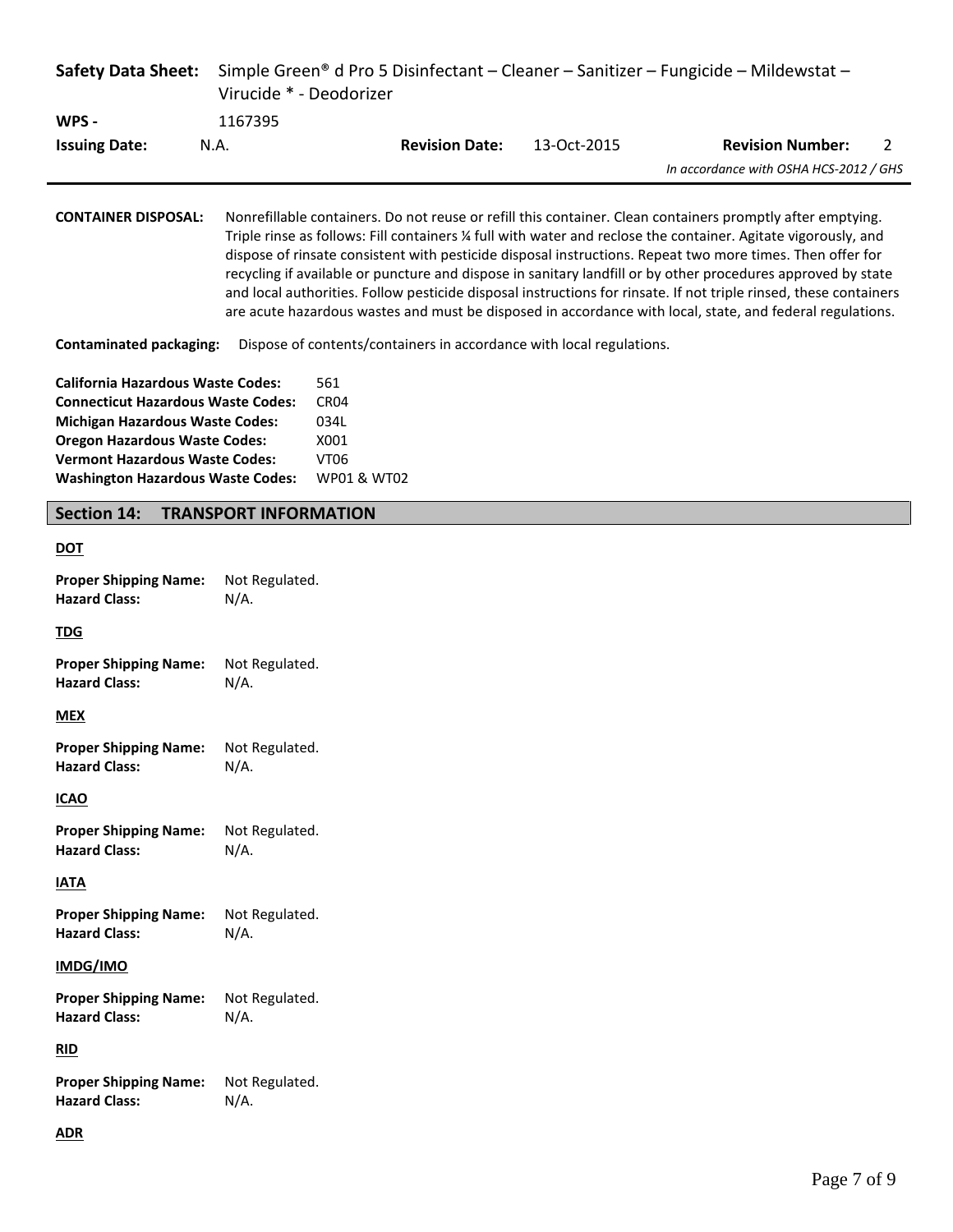| <b>Safety Data Sheet:</b>                                          | Simple Green <sup>®</sup> d Pro 5 Disinfectant – Cleaner – Sanitizer – Fungicide – Mildewstat –<br>Virucide * - Deodorizer |                       |             |                                        |  |  |  |
|--------------------------------------------------------------------|----------------------------------------------------------------------------------------------------------------------------|-----------------------|-------------|----------------------------------------|--|--|--|
| WPS -                                                              | 1167395                                                                                                                    |                       |             |                                        |  |  |  |
| <b>Issuing Date:</b>                                               | N.A.                                                                                                                       | <b>Revision Date:</b> | 13-Oct-2015 | <b>Revision Number:</b><br>2           |  |  |  |
|                                                                    |                                                                                                                            |                       |             | In accordance with OSHA HCS-2012 / GHS |  |  |  |
| <b>Proper Shipping Name:</b><br><b>Hazard Class:</b><br><u>ADN</u> | Not Regulated.<br>$N/A$ .                                                                                                  |                       |             |                                        |  |  |  |
|                                                                    |                                                                                                                            |                       |             |                                        |  |  |  |
| <b>Proper Shipping Name:</b><br><b>Hazard Class:</b>               | Not Regulated.<br>N/A.                                                                                                     |                       |             |                                        |  |  |  |
| Section 15:                                                        | <b>REGULATORY INFORMATION</b>                                                                                              |                       |             |                                        |  |  |  |

# **INTERNATIONAL INVENTORIES**

**TSCA – United states Toxic Substances Control Act Section 8(b) Inventory:** Complies. **DSL/NDSL - Canadian Domestic Substances List/Non-Domestic Substances List:** All components are listed either on the DSL or

NDSL.

# **US FEDERAL REGULATIONS**

### **Federal Insecticide, Fungicide and Rodenticide Act (FIFRA)**

This chemical is a pesticide product registered by the United States Environmental Protection Agency and is subject to certain labeling requirements under federal pesticide law. These requirements differ from the classification criteria and hazard information required for safety data sheets (SDS), and for workplace labels of non-pesticide chemicals. The hazard information required on the pesticide label is reproduced below. The pesticide label also includes other important information, including directions for use.

**HAZARDS TO HUMANS AND DOMESTIC ANIMALS. DANGER.** Corrosive. Causes irreversible eye damage and skin burns. Do not get in eyes, on skin or on clothing. Wear protective eyewear (goggles, face shield or safety glasses), protective (rubber or chemical resistant) gloves and protective clothing. Harmful if swallowed or absorbed through the skin. Wash thoroughly with soap and water after handling. Remove contaminated clothing and wash clothing before reuse

### **FIRST AID**

**IF IN EYES:** Hold eye open and rinse slowly and gently with water for 15-20 minutes. Remove contact lenses, if present, after first 5 minutes, then continue rinsing eye.

**IF ON SKIN OR CLOTHING:** Take off contaminated clothing. Rinse skin immediately with plenty of water for 15-20 minutes. **IF SWALLOWED:** Call a poison control center or doctor immediately for treatment advice. Have person sip a glass of water if able to swallow. Do not induce vomiting unless told to do so by a poison control center or doctor. Do not give anything by mouth to an unconscious person.

**NOTE TO PHYSICIAN:** Probable mucosal damage may contraindicate the use of gastric lavage.

Call a poison control center or doctor for treatment advice. Have the product container or label with you when calling poison control center or doctor or going for treatment.

### **EPA REGISTERATION NUMBER:** 6836-140-56782

**SARA 313:** Section 313 of Title III of the Superfund Amendments and Reauthorization Act of 1986 (SARA). This product does not contain any chemicals which are subject to the reporting requirements of the Act and Title 40 of the Code of Federal Regulations, Part 372.

| SARA 311/312 HAZARD CATEGORIES: | <b>Acute Health Hazard:</b>               | Yes. |
|---------------------------------|-------------------------------------------|------|
|                                 | <b>Chronic Health Hazard:</b>             | No.  |
|                                 | Fire Hazard:                              | No.  |
|                                 | <b>Sudden Release of Pressure Hazard:</b> | No.  |
|                                 | <b>Reactive Hazard:</b>                   | No.  |